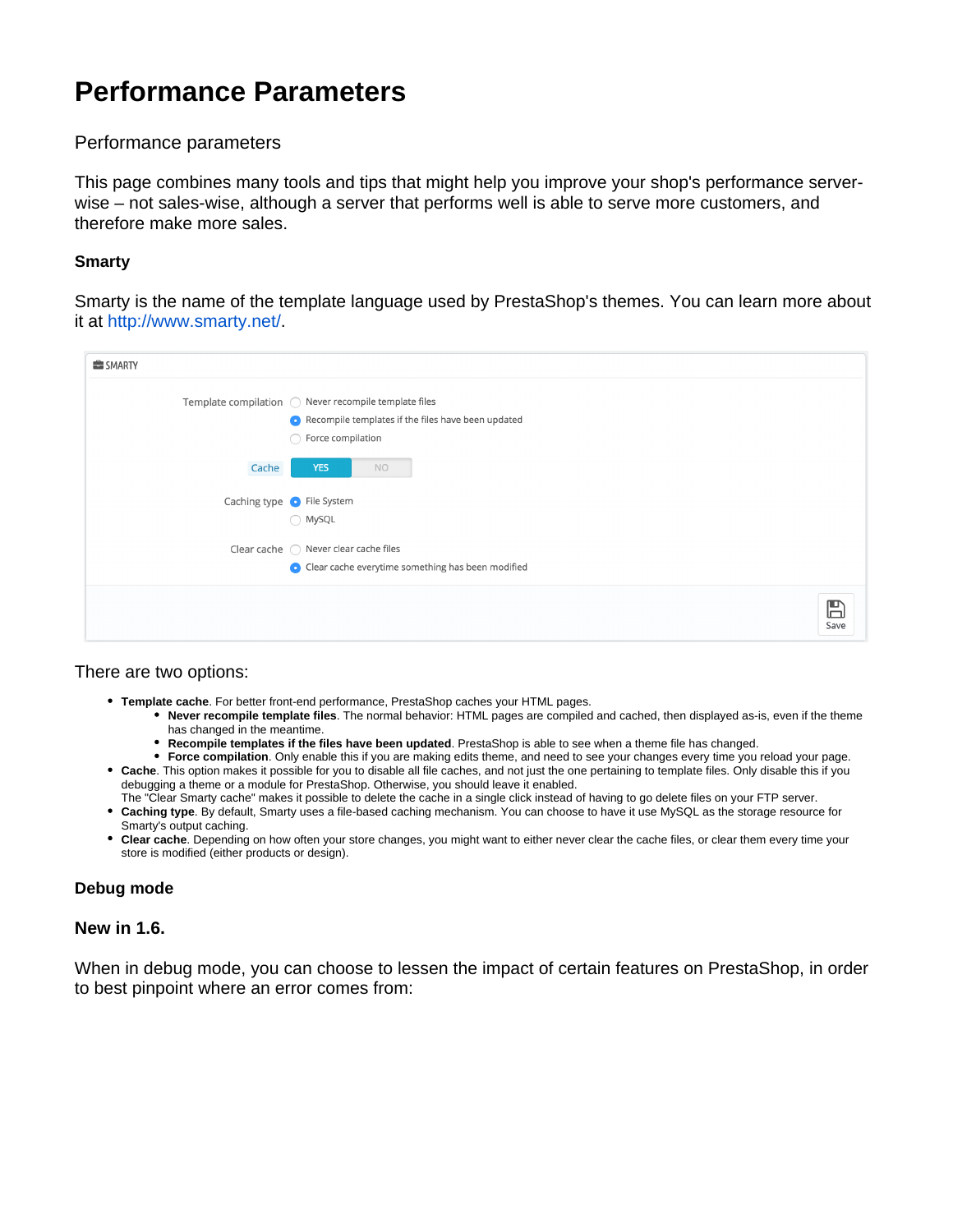| <del>派</del> DEBUG MODE        |            |     |                      |
|--------------------------------|------------|-----|----------------------|
| Disable non PrestaShop modules | <b>YES</b> | NO. |                      |
| Disable all overrides          | <b>YES</b> | NO. |                      |
|                                |            |     | $\sum_{\text{Save}}$ |

- **Disable non PrestaShop modules**. PrestaShop's own module are heavily tested and should present no issue whatsoever. If you enable this setting, you will be able to tell if the problem comes from PrestaShop's own code (core or module), or from a third-party module. **Disable all overrides**. Many features in PrestaShop can be overridden. If you enable this settings, all overriding code will be disabled, and you
- will be able to tell if the problem comes from PrestaShop's own code, or from a third-party override.

### **Optional features**

Some PrestaShop features can be disabled if you do not use them, as they can slow down your shop.

If your catalog currently has products which make use of these features, then you will not be able to disable them. You will have to delete some data before you can turn them off.

You can disable the following features:

| <b>H-OPTIONAL FEATURES</b>                                     |                                                                                                                      |                      |
|----------------------------------------------------------------|----------------------------------------------------------------------------------------------------------------------|----------------------|
| Some features can be disabled in order to improve performance. |                                                                                                                      |                      |
| <b>Combinations</b>                                            | YES.<br><b>NO</b><br>You cannot set this parameter to No when combinations are already used by some of your products |                      |
| Features                                                       | <b>YES</b><br><b>NO</b>                                                                                              |                      |
| <b>Customer Groups</b>                                         | <b>YES</b><br><b>NO</b>                                                                                              |                      |
|                                                                |                                                                                                                      | $\mathbb{B}$<br>Save |

- **Combinations**. Product combinations enable you to have a whole product line out of a single product: varying size, colors, capacity, etc.
- **Features**. Product features enable you to indicate the product's specific information: weight, material, country of origin, etc.
- **Customer groups**. Customer groups enable you to group customers in order to give them certain privileges and restrictions: discount, module restrictions, etc.

## **Combine, Compress and Cache (CCC)**

CCC is a set of tools aimed at minimizing server load and theme loading time.

It does what it says: it combines textual files of the same type into one bigger file, which makes for fewer files to download; it then compresses the file using the common Zip algorithm, which makes for faster downloads; finally, it caches the compressed file, so that the server does not have to do this process every time a page is loaded, which relieves the burden on the server's processor.

Your theme must completely compatible with at least PrestaShop 1.4, otherwise CCC will not work as expected. This is why most options are disabled by default.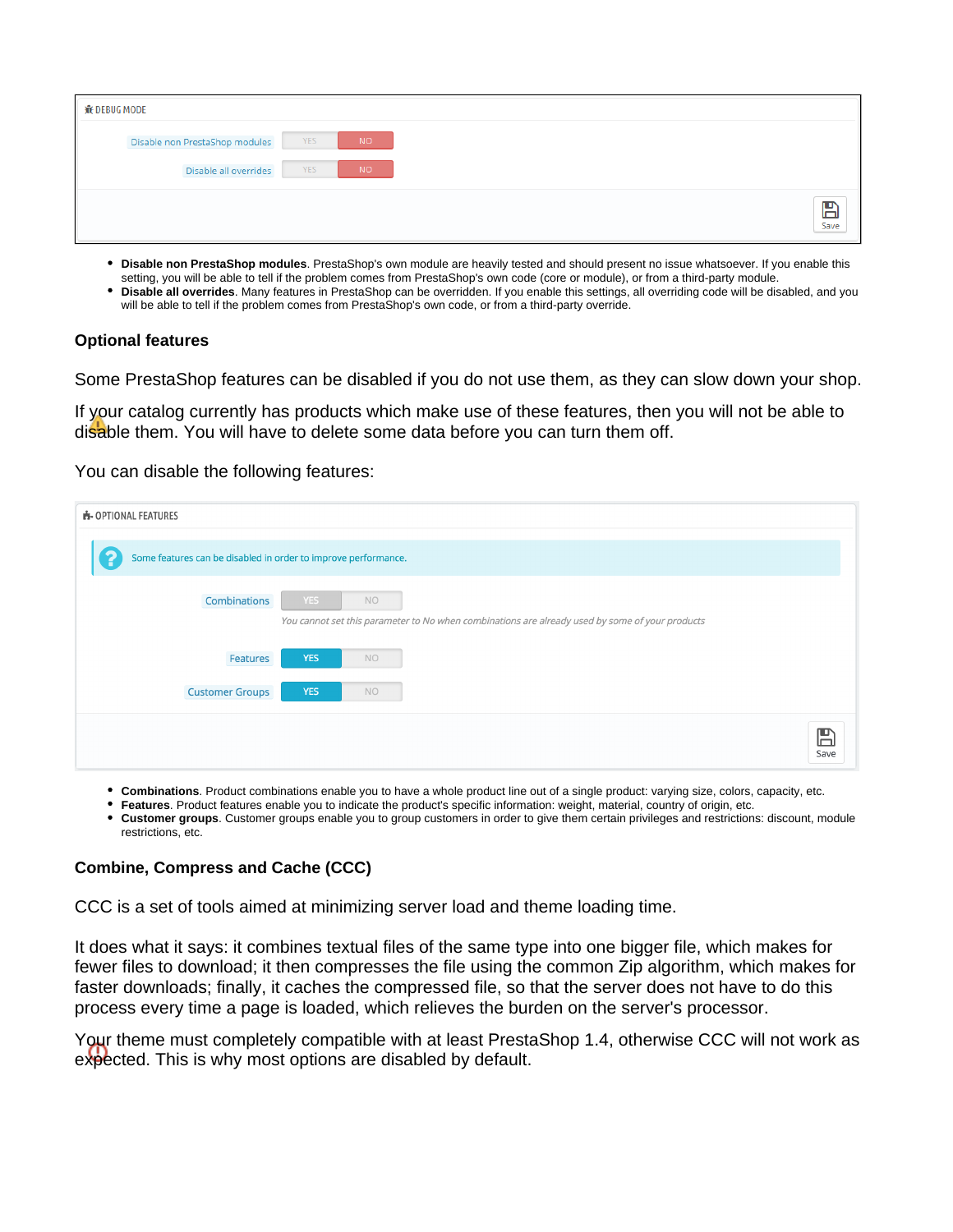| X CCC (COMBINE, COMPRESS AND CACHE)                                  |            |     |                                                                                                                                                                                            |
|----------------------------------------------------------------------|------------|-----|--------------------------------------------------------------------------------------------------------------------------------------------------------------------------------------------|
| compatible with PrestaShop 1.4+. Otherwise, CCC will cause problems. |            |     | CCC allows you to reduce the loading time of your page. With these settings you will gain performance without even touching the code of your theme. Make sure, however, that your theme is |
| Smart cache for CSS                                                  | <b>YES</b> | NO. |                                                                                                                                                                                            |
| Smart cache for JavaScript                                           | <b>YES</b> | NO. |                                                                                                                                                                                            |
| Minify HTML                                                          | <b>YES</b> | NO. |                                                                                                                                                                                            |
| Compress inline JavaScript in HTML                                   | <b>YES</b> | NO. |                                                                                                                                                                                            |
| Move JavaScript to the end                                           | <b>YES</b> | NO. |                                                                                                                                                                                            |
| Apache optimization                                                  | <b>YES</b> | NO. |                                                                                                                                                                                            |
|                                                                      |            |     | $\boxplus$<br>Save                                                                                                                                                                         |

- **Smart cache for CSS**. CSS files are text-based, and can be safely combined and compressed.
- **Smart cache for JavaScript**. JavaScript files are also text-based, but their combination can sometimes prove problematic. Make sure to test everything before leaving that setting enabled.
- **Minify HTML**. The HTML code generated by Smarty can be minified, meaning that PrestaShop will remove all whitespace in order to save a few bytes. This is mostly safe.
- **Compress inline JavaScript in HTML**. Some themes have JavaScript code directly within. You can either leave it alone, or have them compressed. Again with JavaScript compression, make sure to test everything before leaving that setting enabled.
- **Move JavaScript to the end**. Placing your theme's JavaScript code at the bottom of the HTML file is the recommended way to speed up 'above the fold' page rendering.
- **Apache optimization**. This setting will change your web server's configuration file in order to make it more efficient for CCC.

#### **Media servers**

This section enables you to redirect part of your traffic (image and video files, for instance) to other servers under your control, through other domains or sub-domains – most often, the files are hosted on a CDN (Content Delivery Network). By default, PrestaShop supports up to 3 media servers.

| % MEDIA SERVERS (USE ONLY WITH CCC) |                                                                                         |           |  |  |  |
|-------------------------------------|-----------------------------------------------------------------------------------------|-----------|--|--|--|
| 2                                   | You must enter another domain, or subdomain, in order to use cookieless static content. |           |  |  |  |
|                                     | Media server #1                                                                         |           |  |  |  |
|                                     | Media server #2                                                                         |           |  |  |  |
|                                     | Media server #3                                                                         |           |  |  |  |
|                                     |                                                                                         | ⊟<br>Save |  |  |  |

Putting your store's domain name in those fields is not the proper way to get fantastic performance. That being said, it is easy to set up a media server, and the benefits are real and almost immediate. Here is how:

- 1. Open an account at a new host, preferably one who is specialist of distributed content. The most popular are Akamai [\(http://www.akamai.com/\)](http://www.akamai.com/), Amazon (with its AWS services, among which is CloudFront: <http://aws.amazon.com/>) or CloudFlare ([http://www.cloudflare.com/\)](http://www.cloudflare.com/). You should also ask your own host, maybe it has a CDN service you can subscribe to.
- 2. Copy your media files to that host's server. This means that the CDN server must contain an exact copy of the following folders from you store's main server: /img, /themes and /modules.

Reminder: you must make it so that these folders are always synchronized: even if you add new products or change your theme, the CDN server must contain the latest version of all these files.

3. Once the CDN server is in place, add the web address (as given by your CDN host) in the first field, "Media server #1". If that host allows for more web addresses, add them.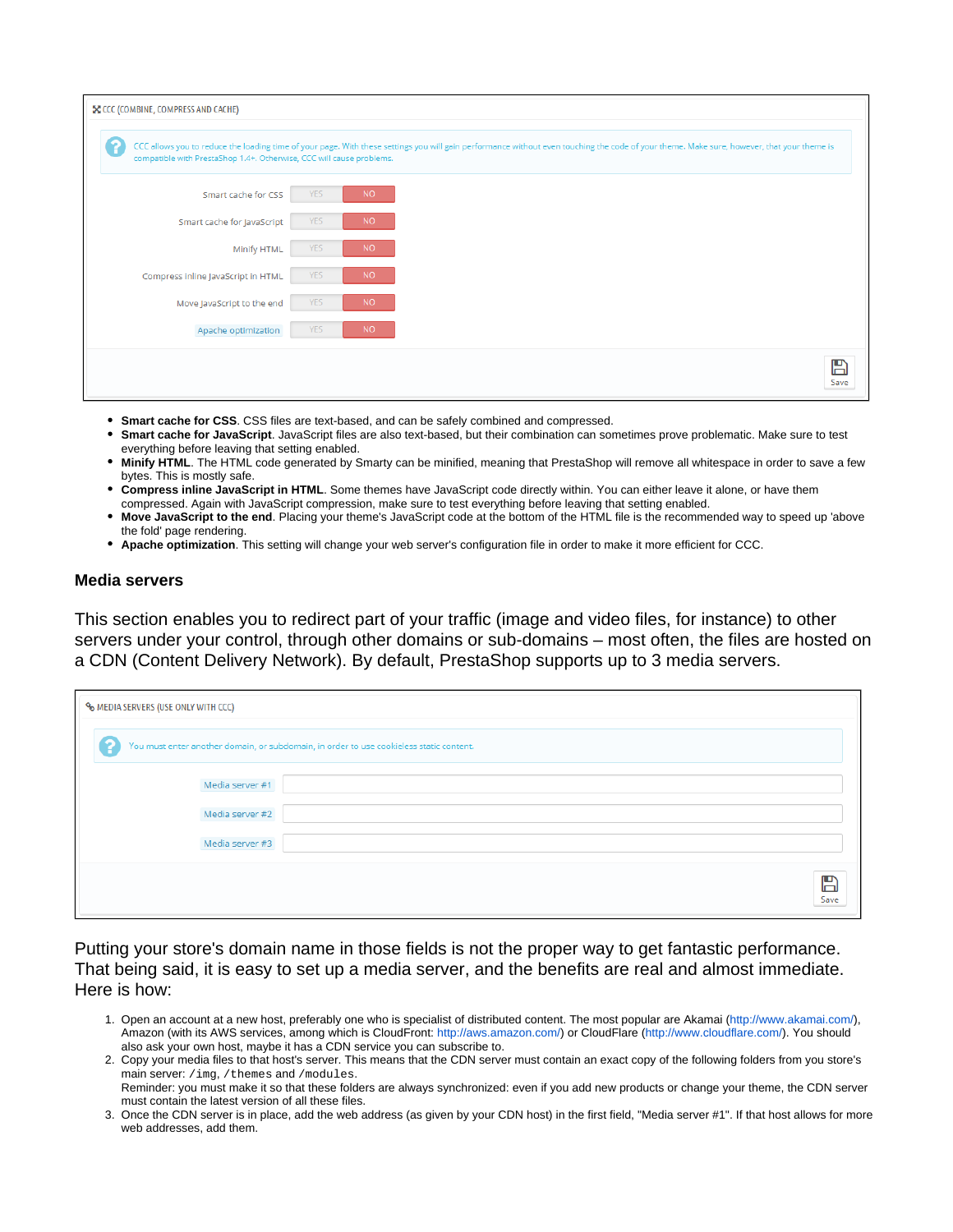In case you would rather that your files are still visually downloaded from your domain name rather that from an unknown domain name, follow this process:

- 1. Create a subdomain for your store's domain name, for instance http://cdn1.example.com (the way to do that depend on your host, ask him about it).
- 2. Put a .htaccess file at the root of the subdomain. That file should contain a single line:

Redirect Permanent / http://cdn-adress.com

Replace the http://cdn-adress.com with the one from your CDN server. This way, you are creating an automatic redirection from your subdomain to your CDN server.

3. Once the subdomain is in place, add it in the first field, "Media server #1". If that host allows for more web addresses, create as many subdomains to your store's main domain name.

Even if you do not have a CDN server, you can use the media server feature to have the customer's browser download more files at a time, thus making the whole page loading process faster:

- 1. Configure your web server to have virtual subdomains, such as images1.example.com, images2.example.com, and images3.example. com, pointing to PrestaShop's main folder.
- 2. In your back office's Performance page, set each "Media server" field to these virtual subdomains.

Once this is in place, PrestaShop will load your images from either of these subdomains. In effect, images will come from the some folder (the main one), but the browser will open several more connection threads to your web server than it would by default, thus making the whole page load faster.

#### **Ciphering**

Ciphering means encrypting data so as to render it unreadable to unwanted eyes. Your costumers' account details, as well as your own, are protected by cyphering.

| $\Box$ CIPHERING |                                                                                                                       |                      |
|------------------|-----------------------------------------------------------------------------------------------------------------------|----------------------|
|                  | Algorithm O Use Rijndael with mcrypt lib. (you must install the Mcrypt extension)<br>◯ Use the custom BlowFish class. |                      |
|                  |                                                                                                                       | $\sum_{\text{Save}}$ |

Here you can choose the algorithm you prefer:

- **Use Rijndael with mcrypt lib**. Default choice. Fast and secure, but requires you to have the Mcrypt extension installed with PHP.
- **Keep the custom BlowFish class**. Better security, but performance takes a toll, as it takes more time to validate the authentication, for each page load. Your customers might appreciate the added security, but might not like the time spent waiting for the page to load – although the time difference is really unnoticeable to most.

Therefore, choose wisely. If you change this configuration, all cookies will be reset.

#### **Caching**

Your server's cache stores static versions of your dynamic web page, in order to serve these to your customers and thus reduce server load and compiling time.

Most of the time, you should first check with your web host about this setting, as it requires special settings on the server.

This section enables you to choose to enable caching, and then choose the caching method: